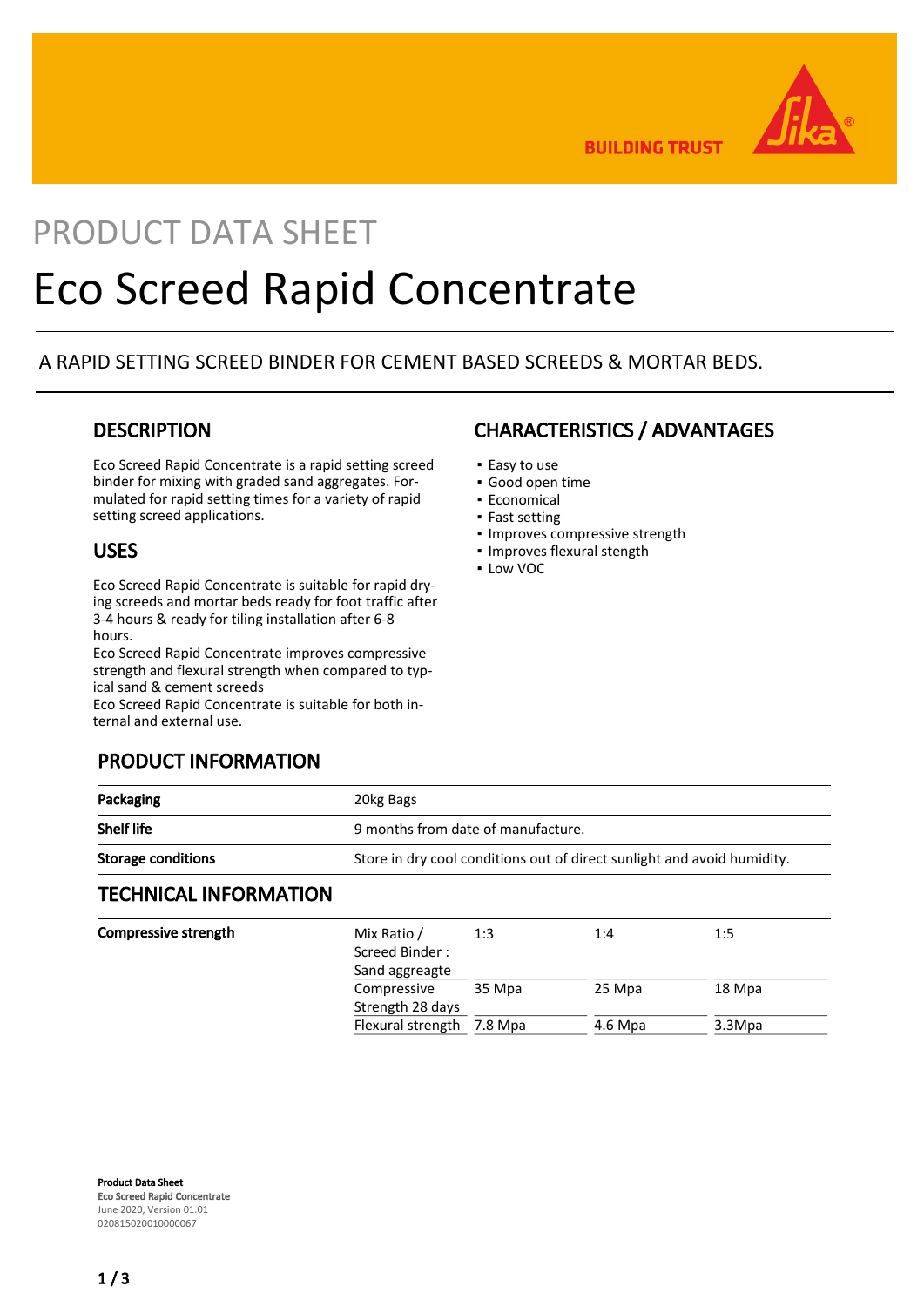# APPLICATION INSTRUCTIONS

#### SUBSTRATE QUALITY / PRE-TREATMENT

- **Substrates must be properly cured, structurally** sound, free from loose or friable particles, clean, dry and free from contaminates such as dust, durt, oil,grease, curing compounds, laitance or effloresence.
- Dependant on the substrate condition and contamin-▪ ation to be removed from the surface, perform adequate preperation techniques such as water blasting, scarification, or blast cleaning in order to remove all traces of any materials that could reduce the products adhesion to the substrate.
- **Example 3 Substrate deflection under loads must not exceed** L/360 for tiles and L/450 for stone.
- **CONCRETE FLOORS: Early age concrete must be a** minimum 10 days old. Concrete shall be left with open surface - steel trowel finishes are generally acceptable if they display the "moderate water absorbed" in the substrate test. Wood float and broom finishes are preferred where possible. All traces of curing compounds, sealers, release agents, coatinigs, dust, dirt, oil, and any other contaminate that may inhibit the adhesion must be removed prior to tiling. Concrete must accept water and be free from Laitence.
- SHEETED SUBSTRATES: All boards / underlays must be installed as per manufacturers instructions and specifically designed for tiling.

#### Priming:

Porous Substrates: Eco Prime WB\* Non Porous Substrates: Eco Prep n Prime\* \*refer to primer technical datasheet for additional infomation.

#### MIXING

Eco Screed Rapid Concentrate shall be mixed with graded sand aggregate from 0.8mm to 4mm thick. MIx 20kg Eco Screed Rapid concentrate with 60, 80, or 100kg of graded sand with 9.2 - 11.2 Litres of clean cool water. Mix for 3 minutes to a semi dry homogeneous mix and use immediately.

#### APPLICATION

#### Bonded Screeds:

Prior to placement of screed mix a slurry bond coat consisting of 1part Eco Screed Rapid with 1 part Eco-Crete admix to 2 Parts water.

Apply the bond coat with a broom or trowel to the substrate to a minimum depth of 2mm. Prior to the bond coat skinng, place and level the screed mix. Level and shape the falls as required.

Minimum depth: 10mm Maximum depth 100mm

#### Unbonded Screeds

Lay 2 layers of polyethylene film on the substrate and tape the joins.

Place the mixed screed onto the polyethelene film and reinforce with galvanised wire as per applicable standards.

Level and shape to falls as required. Minimum depth: 30mm Maximum depth 100m

#### CLEANING OF EQUIPMENT

Tools may be clean while the mix is still wet. Mechanical removal is required for dried product.

# FURTHER INFORMATION

COVERAGE:

| <b>Screed Rapid: Aggregate</b> | Per 10mm Screed Laver of<br>thickness |
|--------------------------------|---------------------------------------|
| Mixing Ratio: 1:4              | Approx 3.5kg/m2                       |
| Mixing Ratio: 1:5              | Approx 3.0kg/m2                       |

#### WORKING TIME:

45 Minutes at 23°C & 60% RH.

Working time is dependant of substrate density, ambient temperature, and humidity.

#### DRYING TIME:

Screeds can accept foot traffic in 3-4 hours @ 23°C. Covering such as tile and stone can be installed after 6-8 hours @ 23°C.

Sika or Davco levelling or smoothing products / systems may be applied after 12 hours @ 23°C prior to subsequent flooring installation. Moisture testingprior to application of floor coverings is recommended. Drying times are always dependent on temperature, airflow, relative humidity, and screed thickness. Increased airflow will assist with speed of drying in cooler temperatures.

## IMPORTANT CONSIDERATIONS

- Do not use Eco Screed Rapid Concentrate on sub-▪ strates that may be subject to extended shrinking after application.
- Do not apply Eco Screed Rapid Concentrate to substrates that are subject to rising damp or negative hydrostatic pressure.
- Do not use Eco Screed Rapid Concentrate in submerged applications ▪
- **.** Final performance is dependent of ammount of gauging water and ambient conditions. Sand quality may also impact final performance.
- Product shall be used at temperatures between +5°C & below 35°C.
- **Do not mix with other cements or chemicals**
- **.** Do not use over lightweight concrete, hardwood floors or metal.

Product Data Sheet Eco Screed Rapid Concentrate June 2020, Version 01.01 020815020010000067



**BUILDING TRUST**